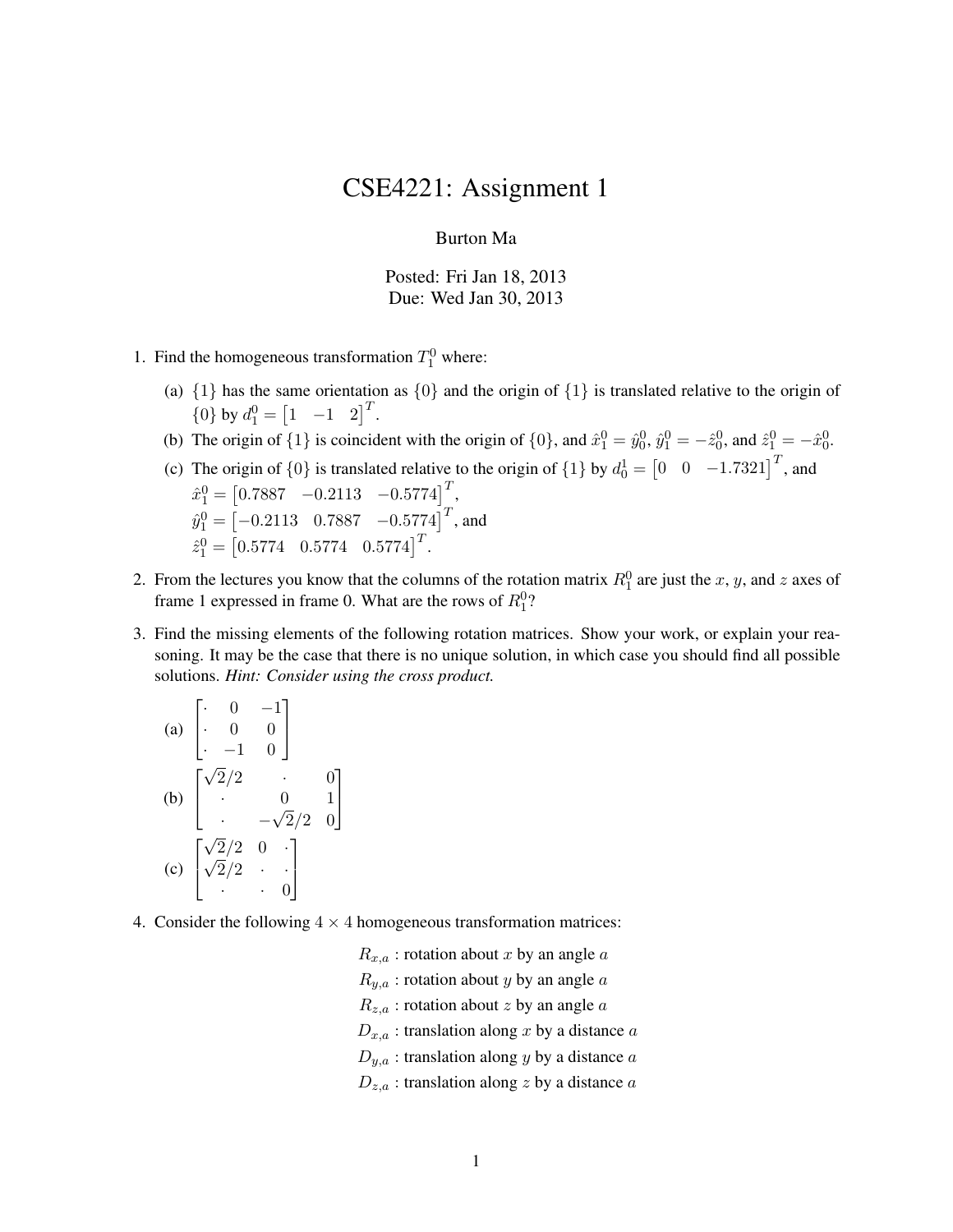Write the matrix product giving the overall transformation for the following sequences (do not perform the actual matrix multiplications):

- (a) The following rotations all occur in the moving frame.
	- i. Rotate about the current *z*-axis by angle  $\phi$ .
	- ii. Rotate about the current y-axis by angle  $\theta$ .
	- iii. Rotate about the current *z*-axis by angle  $\psi$ .

*Note: This yields the* ZY Z*-Euler angle rotation matrix.*

- (b) The following rotations all occur in a fixed (world) frame.
	- i. Rotate about the world x-axis by angle  $\psi$ .
	- ii. Rotate about the world *y*-axis by angle  $\theta$ .
	- iii. Rotate about the world z-axis by angle  $\phi$ .

*Note: This yields the roll, pitch, yaw (RPY) rotation matrix.*

- (c) The following transformations all occur in the moving frame.
	- i. Rotate about the current *z*-axis by angle  $\theta_i$ .
	- ii. Translate along the current *z*-axis by a distance  $d_i$ .
	- iii. Translate along the current x-axis by a distance  $a_i$ .
	- iv. Rotate about the current x-axis by angle  $\alpha_i$ .

*Note: This is the Denavit-Hartenberg transformation matrix.*

5. Give a  $3 \times 3$  rotation matrix R prove that the angle of rotation can be computed as

 $\theta = \arccos((\text{trace}(R) - 1)/2)$ 

where the trace of a matrix is defined as the sum of its diagonal elements. Assume that  $R$  has the form of a rotation of  $\theta$  degrees a unit axis  $\hat{k}$  (as shown in the slides from Jan 16).

*Note: This fact turns out to be very useful when you need to extract the rotation angle from a given rotation matrix.*

- 6. Prove that the length of a vector is unchanged by rotation; that is, prove that  $||Rv||^2 = ||v||^2$  for every (3D) rotation matrix R where  $\|\cdot\|$  denotes the length of a vector. *Hint:*  $||x||^2 = x \cdot x$  *for any vector x*.
- 7. Suppose that you have two coordinate frames  $\{0\}$  and  $\{1\}$  and you know  $T_1^0$  the pose of frame  $\{1\}$ relative to  $\{0\}$ . Suppose that you have some rigid transformation U defined in frame  $\{1\}$ ; what is U expressed in frame {0}?

Hint: Construct some simple examples of  $T_1^0$  and  $U$  to test your answer; you can test more complicated *examples using Matlab.*

8. Not surprisingly, rigid transformations are used in many different application areas: robotics, computer graphics, augmented and virtual reality, and computer vision all make heavy use of rigid transformations.

Computer-aided surgery is another application area where rigid transformations are widely used. For example, treatment of bony deformity often requires cutting the deformed bone, followed by re-alignment of the bone fragments, followed by fixation. In computer-aided interventions, the realignment is often planned virtually using models derived from pre-operative medical images (see